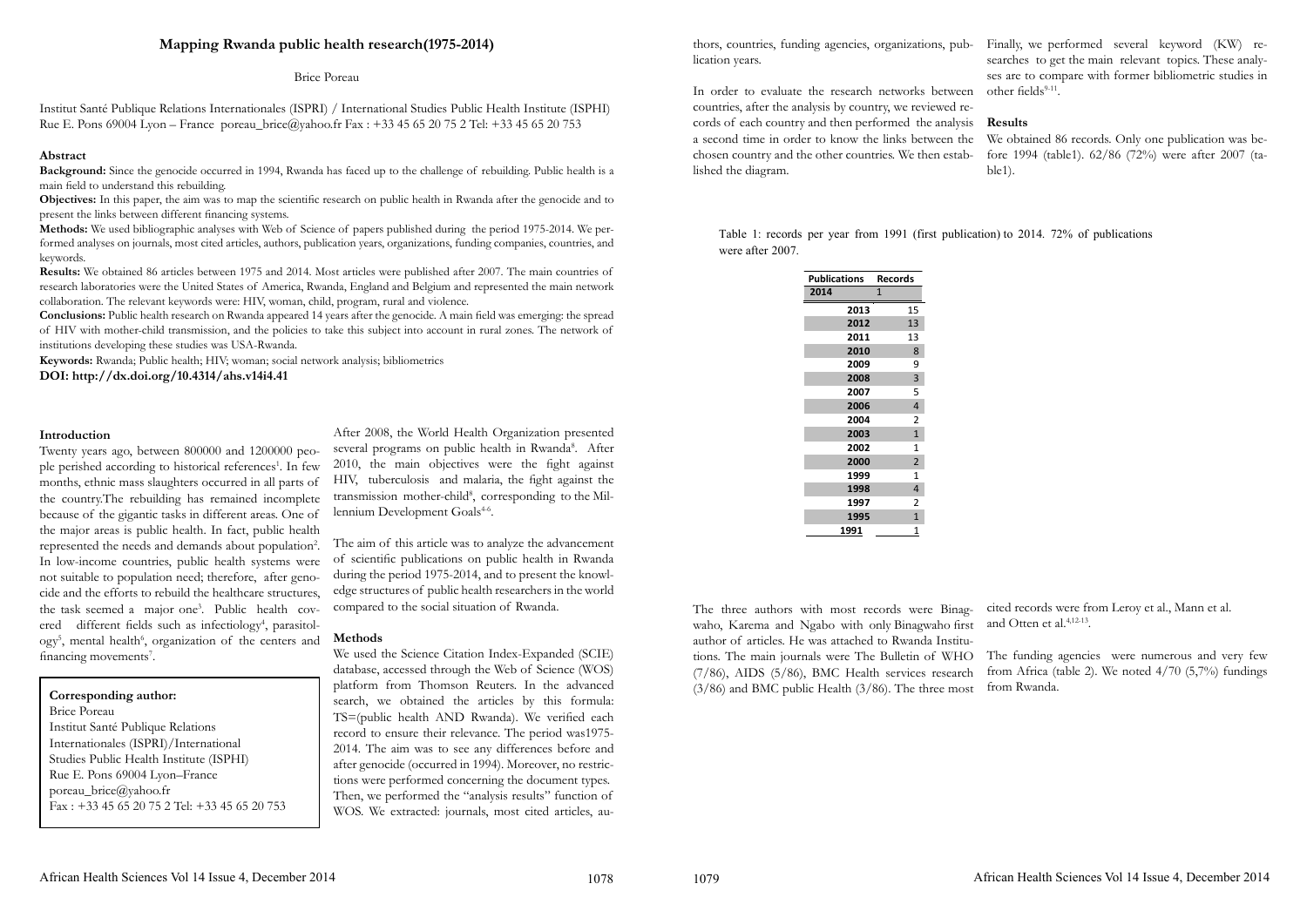Table 2: funding agencies (68) from European, US or Asian regions, a small part were form Rwanda with the Ministry of Health and the National Rwanda University and the United States of America with Harvard University

were the most two represented with 24/86 for Rwanda We developed the networks between the main countries institutions and more than 30 for the USA (table 3). The ten main countries were the United States of health research with the main countries involved is de-America (41/86), Rwanda (33/86), England (15/10), Belgium (10/86), Switzerland (9/86), France (7/86), Australia (5/86), Canada (5/86), Kenya (5/86) and the cooperation. The second most important collaboration Netherlands (5/86).

(diagram 1). The scientific network on Rwanda public scribed. The main arrow is between the USA and Rwanda (with 41 records on 86). This is the most important is between Rwanda and Belgium (8/86 articles). Finally,

the diagram illustrates four other networks: Rwanda-Switzerland (4/86), Switzerland-USA(5/86), England-USA (4/86) and Netherlands-Rwanda (4/86). The last networks are less important (less than 4 records on 86).

cords

Table 2: funding agencies (68) from European, US or Asian regions, a small part were form Rwandan institutions.

| <b>Funding Agencies</b>                                                                |                |
|----------------------------------------------------------------------------------------|----------------|
| <b>NIMH</b>                                                                            |                |
| WELCOME TRUST                                                                          | $\overline{2}$ |
| AGENCE NATIONALE DE RECHERCHES SUR LE SIDA ET LES HEPATITES VIRALES ANRS               | $\mathbf{1}$   |
| AIDS INTERNATIONAL TRAINING AND RESEARCH PROGRAM AITRP                                 | $\mathbf{1}$   |
| AUSAID AUSTRALIAN LEADERSHIP AWARD                                                     | $\mathbf{1}$   |
| <b>BELGIAN TECHNICAL COOPERATION IN RWANDA</b>                                         | 1              |
| BILL AND MELINDA GATES INSTITUTE FOR POPULATION AND REPRODUCTIVE HEALTH                | $\mathbf{1}$   |
| CANADIAN INSTITUTES OF HEALTH RESEARCH CIHR                                            | $\mathbf{1}$   |
| <b>CENTERS FOR DISEASE CONTROL AND PREVENTION</b>                                      | $\mathbf{1}$   |
| CHR MICHELSEN INSTITUTE CMI                                                            | 1              |
| CIHR SOCIAL RESEARCH CENTRE IN HIV PREVENTION                                          | $\mathbf{1}$   |
| CONNAUGHT START UP AWARD                                                               | 1              |
| DEPARTMENT OF HEALTH PROMOTION AND DEVELOPMENT HEMIL                                   | $\mathbf{1}$   |
| DORIS DUKE CHARITABLE FOUNDATION S AFRICAN HEALTH INITIATIVE                           | 1              |
| <b>EFFICIENCE CI ANRS</b>                                                              | $\mathbf{1}$   |
| EMORY CENTER FOR AIDS RESEARCH                                                         | 1              |
| EUROPEAN AND DEVELOPING COUNTRIES CLINICAL TRIALS PARTNERSHIP EDCTP                    | $\mathbf{1}$   |
| FLEMISCH RESEARCH FOUNDATION FWO BELGIUM                                               | 1              |
| FLEMISH INTERUNIVERSITY COUNCIL VLIR UOS                                               | $\mathbf{1}$   |
| <b>FOGARTY FOUNDATION</b>                                                              | 1              |
| GENEVA GLOBAL WITH SCHISTOSOMIASIS CONTROL INITIATIVE SCI                              | $\mathbf{1}$   |
| GLOBAL ALLIANCE FOR IMPROVED NUTRITION GAIN                                            | 1              |
| <b>GLOBAL BENEFIT CANADA</b>                                                           | $\mathbf{1}$   |
| GLOBAL FUND                                                                            | 1              |
| <b>GLOBAL NETWORK FOR NEGLECTED TROPICAL DISEASES GNNTD</b>                            | $\mathbf{1}$   |
| <b>GOVERNMENT OF TAIWAN</b>                                                            | 1              |
| <b>HENRY M JACKSON FOUNDATION</b>                                                      | $\mathbf{1}$   |
| <b>HIV SECTION UNICEF NEW YORK</b>                                                     | 1              |
| <b>IMMPACT UNIVERSITY OF ABERDEEN UK</b>                                               | $\mathbf{1}$   |
| INTERNATIONAL AIDS VACCINE INITIATIVE                                                  | 1              |
| <b>IRANIAN MINISTRY OF HEALTH AND MEDICAL EDUCATION</b>                                | $\mathbf{1}$   |
| JOHN SIMON GUGGENHEIM FOUNDATION                                                       | $\mathbf{1}$   |
| MICHAEL AND SUSAN DELL FOUNDATION                                                      | $\mathbf{1}$   |
| MICRONUTRIENT INITIATIVE UNICEF                                                        | 1              |
| MINISTRY OF FOREIGN AFFAIRS OF GRAND DUCHE OF LUXEMBOURG                               | $\mathbf{1}$   |
| MINISTRY OF HEALTH OF THE REPUBLIC OF RWANDA                                           | $\mathbf{1}$   |
| <b>NACCAP</b>                                                                          | $\mathbf{1}$   |
| NATIONAL INSTITUTE OF ALLERGY AND INFECTIOUS DISEASES OF THE                           | 1              |
| NATIONAL INSTITUTES OF HEALTH                                                          |                |
| NATIONAL INSTITUTE OF CHILD HEALTH AND HUMAN DEVELOPMENT                               | $\mathbf{1}$   |
| NICHD                                                                                  | 1              |
| NORWEGIAN KNOWLEDGE CENTRE FOR THE HEALTH SERVICES NORWAY                              | $\mathbf{1}$   |
| <b>NORWEGIAN RESEARCH COUNCIL</b>                                                      |                |
|                                                                                        | 1              |
| NOSSAL INSTITUTE FOR GLOBAL HEALTH AT THE UNIVERSITY OF MELBOURNE                      | $\mathbf{1}$   |
| OFFICE OF HIV AIDS AT THE UNITED STATES AGENCY FOR<br><b>INTERNATIONAL DEVELOPMENT</b> | 1              |
|                                                                                        |                |
| ORC MACRO INC                                                                          | $\mathbf{1}$   |
| <b>PEPFAR</b>                                                                          | 1              |
| <b>PEPFAR S UNIVERSITY</b>                                                             | $\mathbf{1}$   |
| PRESIDENT S EMERGENCY PLAN FOR AIDS RELIEF                                             | $\mathbf{1}$   |
| PUBLIC HEALTH AGENCY OF CANADA                                                         | $\mathbf{1}$   |

Table 3: Main institutions, references from Rwandan institutions were a large part and US institutions were well represented.

| <b>Organizations</b>                    | rec            |
|-----------------------------------------|----------------|
| <b>HARVARD UNIV</b>                     | 11             |
| <b>MINIST HLTH</b>                      | 8              |
| <b>NATL UNIV RWANDA</b>                 | 8              |
| <b>INST TROP MED</b>                    | 6              |
| <b>COLUMBIA UNIV</b>                    | 5              |
| <b>BRIGHAM WOMENS HOSP</b>              | 4              |
| <b>WORLD BANK</b>                       | 4              |
| <b>ACCESS PROJECT</b>                   | 3              |
| DARTMOUTH CTR HLTH CARE DELIVERY SCI    | 3              |
| LONDON SCH HYG TROP MED                 | 3              |
| <b>PARTNERS HLTH</b>                    | 3              |
| PARTNERS HLTH INSHUTI MU BUZIMA         | 3              |
| <b>RWANDA BIOMED CTR</b>                | 3              |
| <b>UNIV AMSTERDAM</b>                   | 3              |
| <b>UNIV BORDEAUX 2</b>                  | 3              |
| <b>UNIV MARYLAND</b>                    | 3              |
| <b>UNIV N CAROLINA</b>                  | 3              |
| <b>UPPSALA UNIV</b>                     | 3              |
| <b>WHO</b>                              | 3              |
| <b>ABT ASSOCIATES INC</b>               | 2              |
| <b>AUSTRALIAN NATL UNIV</b>             | $\overline{2}$ |
| <b>CTR HOSP UNIV KIGALI</b>             | $\overline{2}$ |
| <b>EMORY UNIV</b>                       | $\overline{2}$ |
| <b>GLOBAL HLTH DELIVERY PARTNERSHIP</b> | 2              |
| <b>HEALTHNET INT</b>                    | $\overline{2}$ |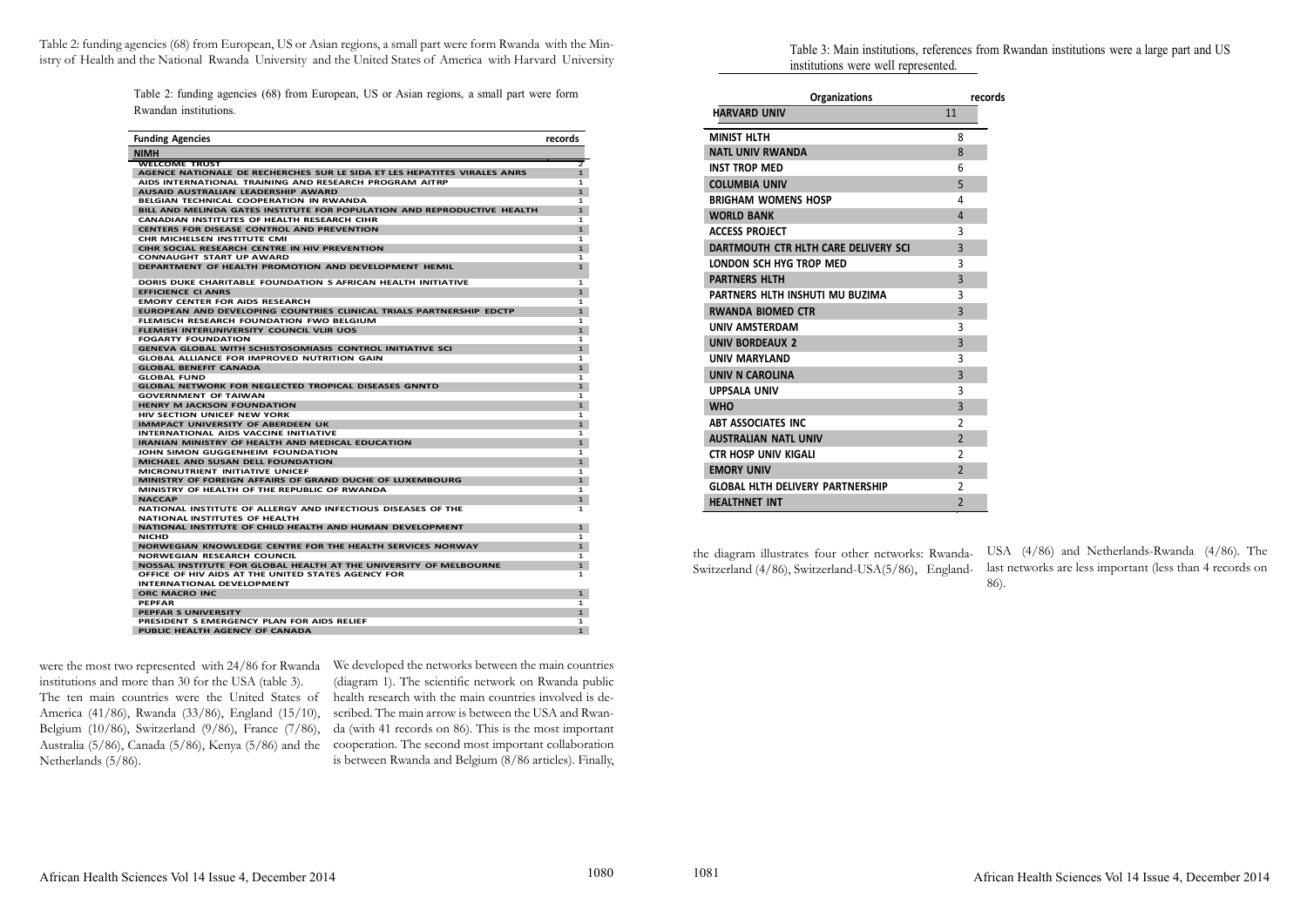**Diagram 1: scientific networks about Rwanda public health research and the main countries involved.** 



There are three main groups: the first and most impor-most areas of public health and especially those related tant is the USA (with 41 records on 86). Then, the to Millenium development Goals 4 to 6 are showing an second group is Belgium (8/86 articles). The third important group is between: Rwanda-Switzerland, Switzerland-USA, England-USA and Netherlands-Rwanda.

Keyword analysis revealed the terms woman (women) for 29/86 records, program(s) 30/86 records, HIV 24/86 records, child (children, childhood) 21/86 records, rural 17/86, violence 12/86, sex 12/86.

# **Discussion**

According to our analysis, only one study was published before 199414. It deals with the economic cost of malaria in Rwanda. Article on the same subject was published after 200715 and corresponded to the Millennium Developmental Goal 6 (combat HIV/AIDS, malaria and other diseases). Nevertheless, most of the records were after 2007. It has taken more than one decade after genocide to see interest in Rwandan public health. Moreover, the last few years (from 2010 up to now) are the most relevant for publichealth studies. The limitations on publishing and research cannot be only attributed to genocide. Because only one study was published before genocide, it means that structures Nevertheless, we thought that other subjects could be concerning public health were not created before 1994. The genocide didn't allowed researches to create these structures until the end of the 2000's. It means that

increasing dominance in publication.

On an international political point of view, this period of publications corresponds to the programs launched by the World Health Organization8. Moreover, it corresponds to a major involvement of the government. The year 2012 was significant with advertising on the need to prevent several diseases<sup>16</sup>. International financing system seems to be needed for public health research. In fact it seemed that Rwanda alone was not able to develop such research field without this international help.

Our analysis demonstrated that the main field of public health in the 86 records concerned Millenium Development Goal 4 (reduce child mortality), 5 (improve maternal health) and 6 (combat HIV/AIDS, malaria and other diseases) about HIV spread and mother-child transmission, so that new programs were developed to explain this transmission<sup>17</sup>. Moreover, the programs focused on rural provinces<sup>3</sup>. Within the HIV studies, violence and sexual abuse concerning women were putting forward (Millenium Development Goal 5).

more represented, such as mental health diseases, after the genocide<sup>18</sup>. This area seems to be dormant and could benefit from renewed impetus and focus on rebut do not publish. Research on areas of health systems and Ministry of Health and Family Welfare were not available in our study and could be a limitation. Mental health seemed relevant not only because of war-related trauma, but also of disease-related trauma such as 3. Meessen B, Kashala JPI, Musango L, Lemlin J. Re-AIDS or other diseases. It seems clear that the current policies are not involved in such a field. Only four records on 86 put forward mental health. Mental health is clearly a burning issue for researchers in neighboring countries as Uganda. The studies deal with the impact of war in psychiatric problems and also with the impact of disease $1^{9-20}$ . It could be explained by an historical and political points of view. In fact, in order to rebuild the country, the most urgent was not the psychiatric concerns. For the neighboring countries where most victims fled to, such as Uganda, post-traumatic 2003;87:35-42. disorders have become an obvious problem to take 6. Munyandamutsa N, Nkubamugisha PM, Gex-Fabry into account.

Finally, the networks between countries and the funding companies demonstrated that the public health in Rwanda, focused on HIV and mother-child transmission, since 6 years, were funded by Western organization with a major collaboration between Rwanda and the United States of America. Then, Belgium played also a major role, showing that Belgium remains still a help for Rwanda. Asian countries were not really implicated in the studies onpublichealth. European countries such as England, Switzerland or France were involved in these records. Other African countries such as Kenya, Ivory Coast, and Ethiopia were also involved. In fact, a limit of our study was the only use of SCIE database. in the beginning stage. Scientometrics 2004;61:69−77. This study was performed on this data base because the analyses were possible with the system. Suchfunctionisnotavailable withother databases. That's why we Scientific Research on Wine and Health (2001−2011). thought that the participation of other African countries might be under estimated in the Rwandan public health research.

Rwanda in this field, even if a bias of database choice could be seen, seems clearly relevant compared to other links.

**Conflicts of interest** None

# **References**

1. Poreau B. Extension de la théorie de la reconnaissance, l'exemple du génocide rwandais. Paris: L'Harmattan, 2011.

- search and publishing. It could be that they do the work 2. Meessen B, Kashala JPI, Musango L. Outputbased payment to boost staff productivity in public health centres: contracting in Kabutare district, Rwanda. Bulletin of the World Health Organization. 2007 ;85 :198-115.
	- viewing institutions of rural health centres: The performance initiative in Butare, Rwanda. Tropical medicine and international health. 2006;11:1303-1317.
	- 4. Leroy V, Newell ML, Dabis F, et al. International multicenter pooled analysis of late postnatal motherto-child transmission of HIV-1 infection. *The Lancet.*  1998;352:597-600.
	- 5. Zoli A, Shey-Njila, Assana E, et al. Regional status, epidemiology and impact of Taenia solium cysticercosis in Western and Central Africa. Acta Tropica.
	- M, et al. Mental and physical health in Rwanda 14 years after the genocide. Social psychiatry and psychiatric epidemiology. 2012 ;47:1753-1761.
	- 7. Meessen B, Soucat A, Sekabaraga C. Performancebased financing: just a donor fad or a catalyst towards comprehensive health-care reform? Bulletin of the World Health Organization. 2011 ;89 :153-156.
	- 8. World Health Organization. Rapport annuel 2011. Kigali: World Health Organization, 2012*.*
	- 9. Law J, Whittaker J. Mapping acidification research: a test of the co-word method. Scientometrics. 1992;23:417−461.
	- 10.Chiu WT, Huang JS, Ho YS. Bibliometric analysis of severe acute respiratory syndrome related research
	- 11. Jose L. Aleixandre JL, Aleixandre-Tudo JL, Bolanos-Pizzaro M, Aleixandre-Benavent R. Mapping the *J. Agric. Food Chem.*2013;61:11871−11880
	- 12. Mann JM. Medicine and public health, ethics and human rights. Hastings Center report. 1997;27:6- 13.
- However, the link between the United States and 13. Otten M, Aregawi M, Were W et al. Initial evidence of reduction of malaria cases and deaths in Rwanda and Ethiopia due to rapid scale-up of malaria prevention and treatment. *Malaria Journal.* 2009;8.
	- 14. Ettling MB, Shepard DS. Economic cost of malaria in Rwanda. Tropical medicine and parasitology. 1991;42:214-218.
	- 15. Ruxin J, Negin J. Removing the neglect from neglected tropical diseases: Rwandan experience (2008- 2010). Global public health. 2012;7:812-822.
	- 16. Poreau B. Rwanda: une ère nouvelle. Paris: L'Harmattan, 2012.

1082 African Health Sciences Vol 14 Issue 4, December 2014